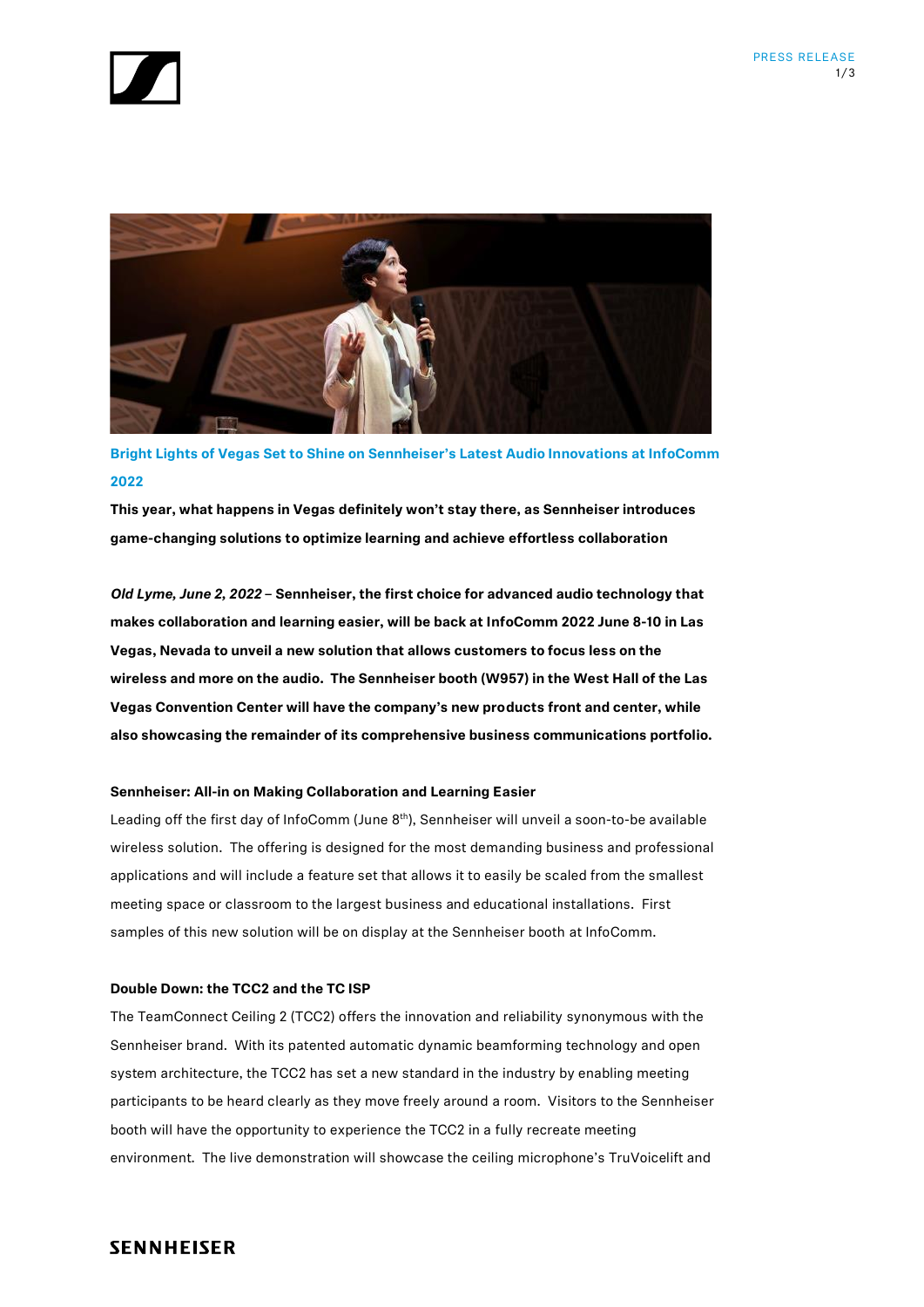

advanced zone control, resulting in targeted voice amplification. Additionally, the TCC2's tracking capability will be featured when Sennheiser and partner QSC team up to show how QSC's cameras use this innovative technology to create the complete meeting experience.



TeamConnect Ceiling 2 with TruVoicelift offers automatic, adaptive beamforming technology, providing superior speech intelligibility for remote and in-room participants

Coming off the heels of a strong showing at Integrated Systems Europe in Barcelona, the Sennheiser TeamConnect Intelligent Speaker (TC ISP) will once again be on display, this time at InfoComm. Launched earlier this year, this new addition to the TeamConnect family is certified and optimized for the Microsoft Teams Rooms. Attendees will see the first intelligent speaker from Sennheiser on display at booth W957.



With TeamConnect Intelligent Speaker (TC ISP), Sennheiser is delivering a solution to support smart, focused and inclusive meetings for up to 10 people, whether participants are in the room or joining remotely

## **A Jackpot of Solutions to Optimize Audio for Working and Learning**

In addition to the TC ISP and TCC2, the Sennheiser booth will feature experience areas highlighting the following industry-leading audio solutions:

- SpeechLine Digital Wireless (SL DW) a versatile microphone system, which can be easily adapted to your individual professional needs. The series' multi-channel receiver will be on display to show how the SL DW can be integrated smoothly into an existing IT infrastructure for effortless lectures, meetings and presentations.
- MobileConnect a Wi-Fi based assistive listening system that helps to break listening barriers and make learning more inclusive. With MobileConnect, high sound quality audio content can be streamed live via Wi-Fi directly to your personal smartphone using a free app that allows individual sound settings (app available in English,